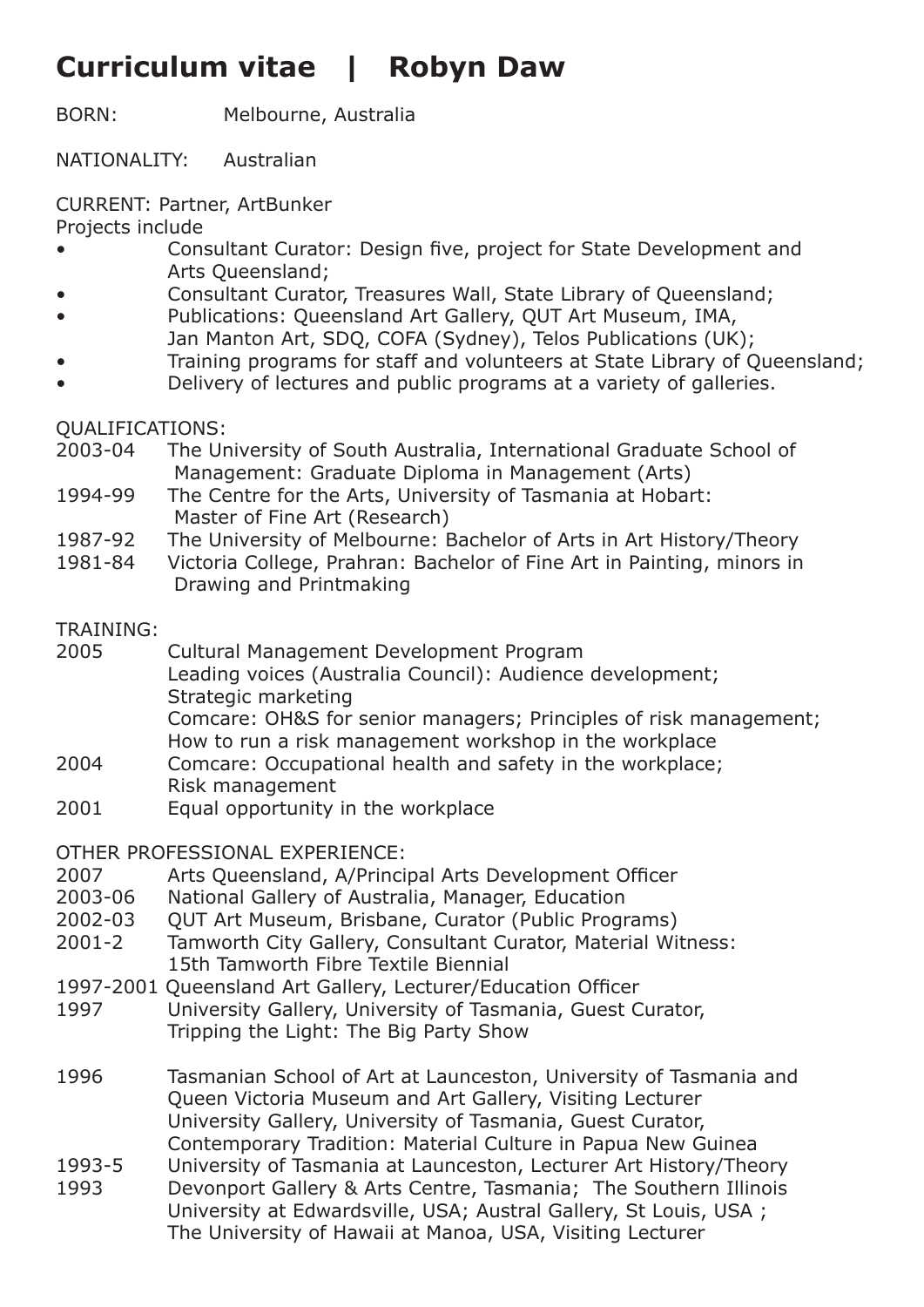Charles Sturt University, NSW, Artist-in-residency University of Tasmania at Hobart; Victorian Tapestry Workshop, Visiting Lecturer

- 1991 Monash University Gallery and the Australian Centre for Contemporary Art, Assistant Curator Visual Art Department, Edith Cowan University, Perth, Western Australia, Lecturer/Coordinator
- 1990 Chisholm Institute of Technology, Ballarat University College; Victoria College, Prahran, Visiting Lecturer
- 1986-9 Victorian Tapestry Workshop, Tapestry Weaver
- 1978-80 The University of Melbourne, Technical Assistant, Zoology Department

AWARDS AND GRANTS:

- 2006 State Library of Queensland, nominee, outstanding team award for National Treasures
- 2005 Selected for the Cultural Management Development Program
- 2003 QUT, nominee, outstanding contribution award for QUT Art Museum
- 2001 Visions Australia and Australia Council Grants to support Material Witness exhibition and tour University of Queensland Student Union Club, commissioned wall carpet
- 2000 Australia Council, selected for the 11th International Triennial of Tapestry, Lødz, Poland
- 1994 VACB of the Australia Council, International Promotion grant HECS exemption Scholarship
- 1993 Crafts Council of Australia, International Project Grant Arts Tasmania, Grant from the Board Reserve Fund
- 1991 French Government Visual Arts Scholarship
- 1989 Victorian Ministry for the Arts Fellowship

PARTICPATION IN CONFERENCES AND SEMINARS:

- 2005 Chair: 'Transformations: the language of craft' conference, National Gallery of Australia, Canberra
- 2003 Moderator: 'Art Museums: Sites of Communication', National Gallery of Australia, Canberra Conference speaker: 'Making an Appearance: Fashion, Dress, Consumption', The University of Queensland, Brisbane
- 2002 Guest speaker: 'Curating Craft and Design' seminar, NETS Victoria Convenor of international conference: 'There's no place like. . .', QUT Cultural Precinct, Brisbane Guest speaker: 'Material Witness', Tamworth City Art Gallery, NSW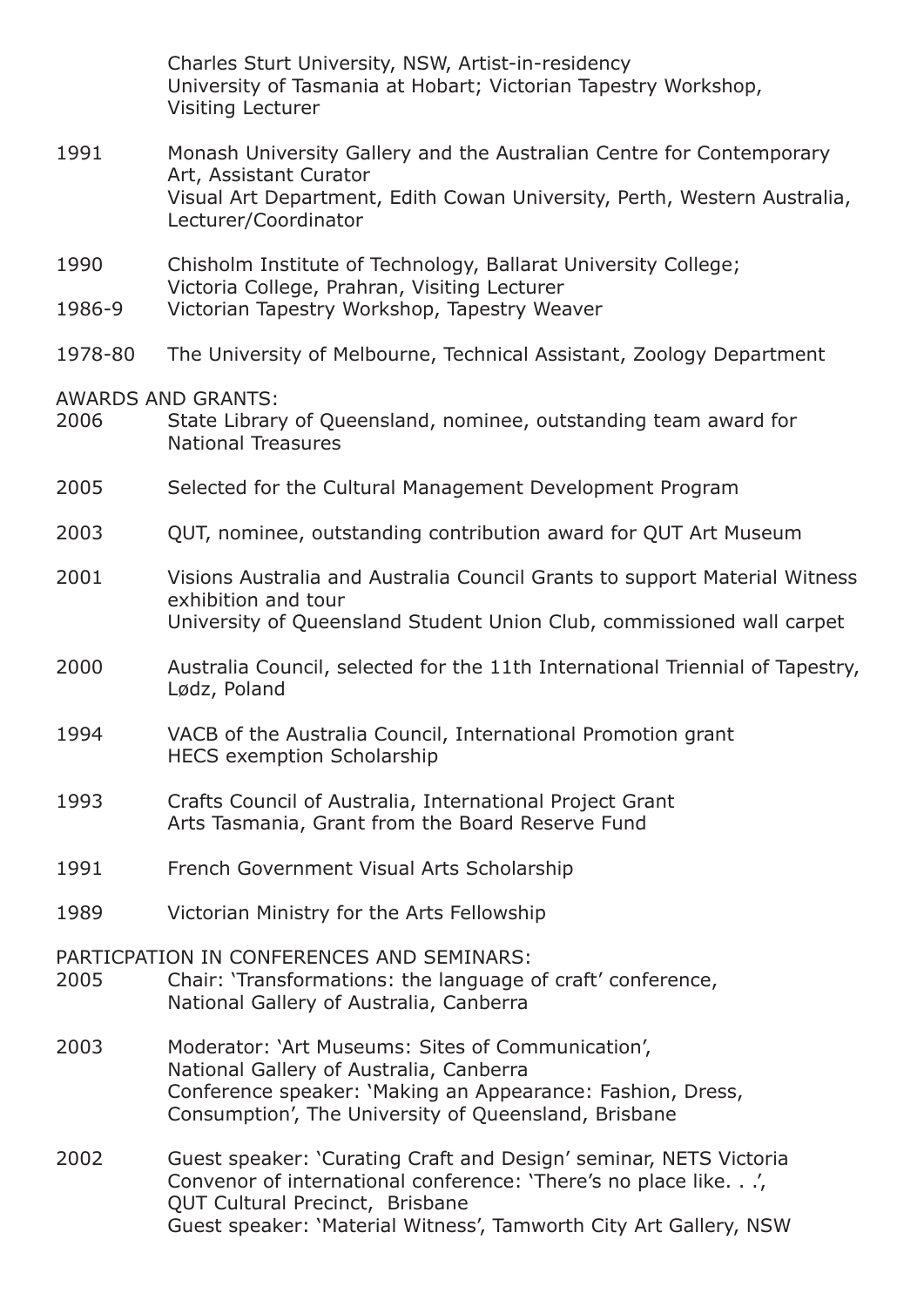| 2001            | Guest speaker: Museum and Art Gallery of the Northern Territory,<br>Darwin, NT<br>Selection panel participant: Associate Lecturer position,<br>University of Southern Queensland, QLD |
|-----------------|---------------------------------------------------------------------------------------------------------------------------------------------------------------------------------------|
| 2000            | Conference delegate and presenter: Art Association of Australia and<br>New Zealand conference, QUT, Brisbane                                                                          |
| 1999            | Chair: 'Close Ties' seminar, University of Queensland, Brisbane                                                                                                                       |
| 1998            | Speaker: 'Byeline' seminar, Ngapartji Multimedia Centre, Adelaide                                                                                                                     |
| 1995            | Invited participant and panellist: 'Texts from the Edge' conference,<br>Adelaide                                                                                                      |
| 1993            | Invited participant and panellist: 'Contemporary Textiles Symposium',<br>Vancouver, B.C., Canada                                                                                      |
| MEMBER:<br>2007 | President, Craft Australia                                                                                                                                                            |
| 2006            | Judge of the Glover Prize for Tasmanian Landscape Painting<br>(\$30,000 prize)                                                                                                        |
| 2005            | Judge of the SCOPE Sarina Art Prize, Queensland                                                                                                                                       |
| $2004 - 7$      | Member, Board of Directors, Craft Australia                                                                                                                                           |
| 2004            | External assessment panel for Post-graduate studies:<br>Queensland College of Art, Brisbane, and the School of Art,<br>Australian National University, Canberra                       |
| $2003 - 5$      | Editorial Advisory Group, Object Magazine, Sydney                                                                                                                                     |
| 2003            | Vice-President, Board of Craft Queensland                                                                                                                                             |
| $2001 - 3$      | Board Member, Craft Queensland                                                                                                                                                        |
| $2000 -$        | Art Association of Australia and New Zealand                                                                                                                                          |
| 2000            | Public Arts Advisory Group, 'Be moved' South-Eastern Busway<br>public art project;<br>State Representative Museums Australia (Education)                                              |
|                 | 1999-2000 External assessment panel for Post- and Under-graduate studies:<br>Queensland College of Art                                                                                |
|                 | 1997-2002 Institute of Modern Art; Museums Australia; Craft Queensland                                                                                                                |
|                 | 1993-2002 Craft Australia                                                                                                                                                             |
| 1990            | Arts Advisory Panel, Victorian Ministry for the Arts                                                                                                                                  |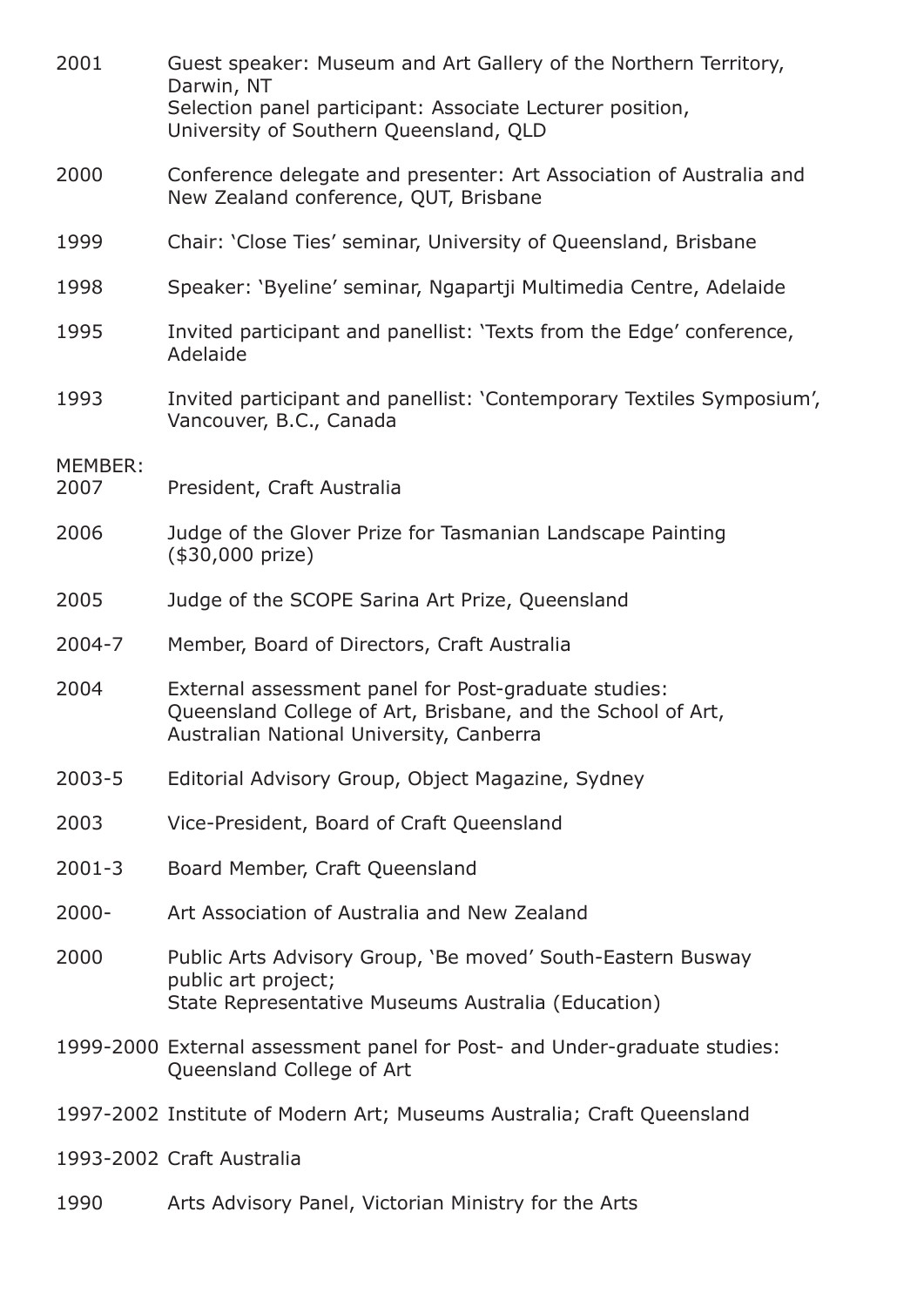SELECTED PUBLICATIONS: Catalogues: Drawn to the word: writers and artists, The State Library of Queensland, Brisbane, 2007

Illuminated: books, albums and addresses, The State Library of Queensland, Brisbane, 2007

Treasures from the Heritage Collections 2006-07, The State Library of Queensland, Brisbane, 2006

Unbound: artists' books from the collection, The State Library of Queensland, Brisbane, 2006

Re-Frame, The University of New South Wales, College of Fine Arts, Sydney, 2006

Humming … Debra Porch, QUT Art Museum, Brisbane, 2006

Species: photographs by Joachim Froese, Jan Manton Art, Brisbane 2005

Lobby play: works by Nicole Voevodin Cash, IMA Publications, Brisbane 2004

The Brisbane line: Queensland women artists of the early twentieth century, QUT Art Museum, Brisbane, 2004

Architects of Glamour + Masters of Style: Excerpts from a Century of Fashion Photography, QUT Art Museum, Brisbane, 2003

Costume and memory: drawings by Elizabeth Lamont, QUT Art Museum, Brisbane, 2003

Julie Reeves: inclinatio sensualis, Redland Art Gallery, 2003

Material witness, Tamworth City Gallery, NSW, 2002

Material and beyond, Renai Stoneley (ed.), USQ Gallery, Toowoomba, QLD, 2000

Stranded flurries: the work of Sandra Rechico, IMA Publications, Brisbane, 2000

'Anne Wallace: in the absence of narrative', Fortitude: new art from Queensland, Queensland Art Gallery, Brisbane, 2000

'The impossible reacquisition of innocence: value added landscapes by Ian Burn', When is art? University Gallery, The University of Tasmania, 2000 (unpaginated)

Afloat, Stephen McLaughlan Gallery, Melbourne, 1999

Material to image, Soapbox Gallery, Brisbane, 1998

Time and space: a woman's place, University Gallery, The University of Tasmania, 1997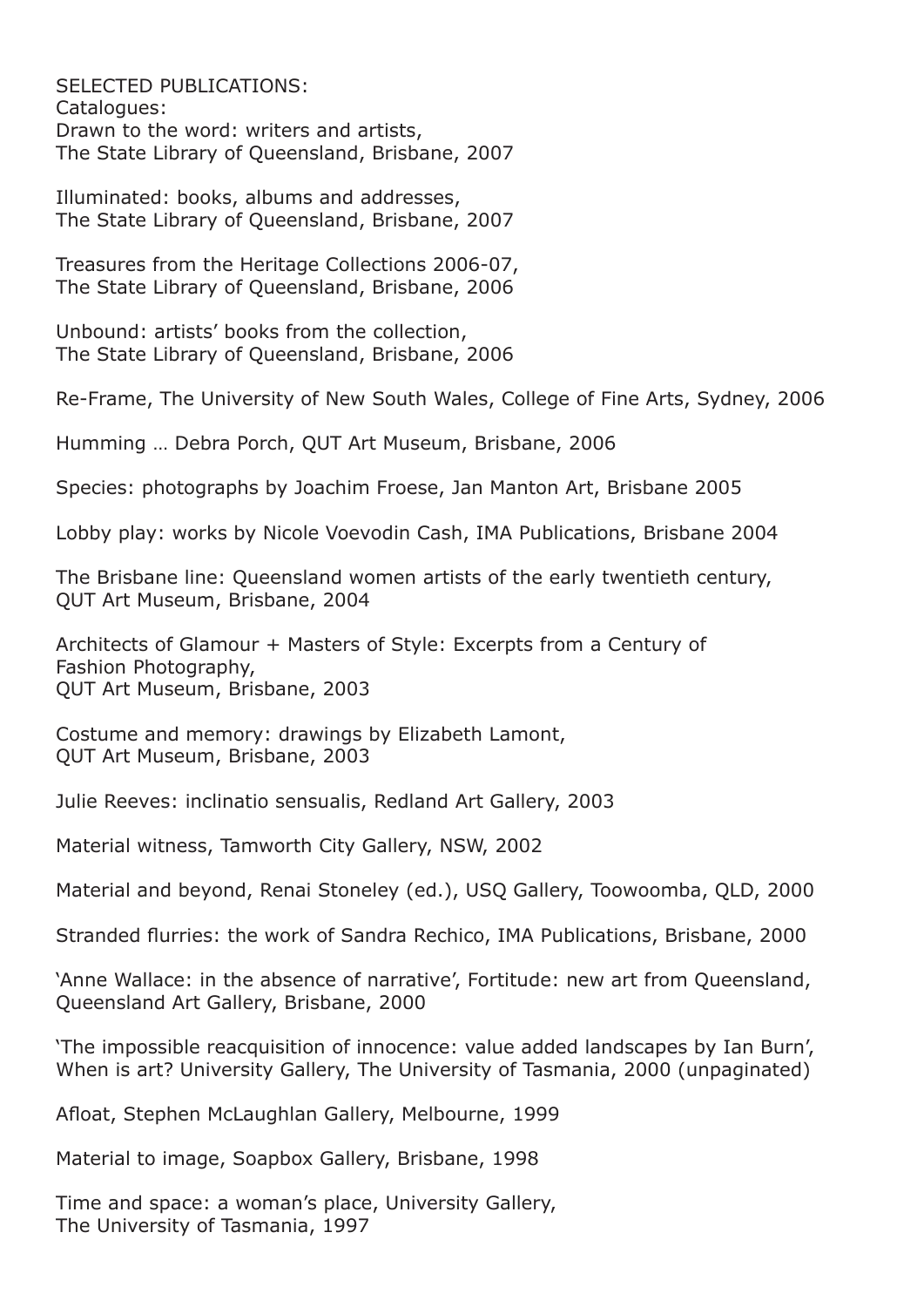Reflexive tension, Australian Galleries, Sydney, 1997 (reprinted Object, May, 1997, p. 36)

Tripping the light: the big party show, University Gallery, The University of Tasmania, 1997

Der Fall, aGOG, Canberra, 1996

Filomena Coppola: opus topiarium, Dick Bett Gallery, Tasmania, 1996

Rodney Spooner: bricoleur - builder, University Gallery, The University of Tasmania, 1996

Contemporary tradition: material culture in Papua New Guinea, University Gallery, The University of Tasmania 1996

Flore + Cybele, aGOG, Canberra 1995

Tradition, cloth, meaning, Salamanca Arts Centre, Hobart 1995

'I always get a kick out of Paris', Ray Arnold exhibition at Australian Galleries, Melbourne 1995

formidabilis abysis, Museum of Contemporary Religious art, St Louis, USA, 1995

In site: in sight, Tamworth City Art Gallery, NSW 1994

Prozess: work by Karin Lettau, aGOG, Canberra, 1993

Essays:

'Joachim Froese: The Passion of Christ', Photofile, no. 80, Winter 2007, pp. 56-59

'Studio: Ari Athans', Object, no. 52, April, 2007, pp. 60-61

'Coffee and creativity in Brisbane', SDQ, #24, Summer 2006, pp. 58-60

'Transient light: work by Filomena Coppola', commissioned essay for solo exhibition, Melbourne, 2006

'Contemporary Brisbane Design' SDQ, InDesign, Sydney, 2006

'The artists' work' (book chapter), Contemporary Australian Textiles, Telos Publications, United Kingdom, 2006

'Stage fright: the art of theatre' Artonview, National Gallery of Australia, Canberra, Winter 2005

'Material witness' Object, #40 Spring 2002, pp. 84-85

'Tales from the Top End', Artlines, Queensland Art Gallery, Brisbane, Summer 2001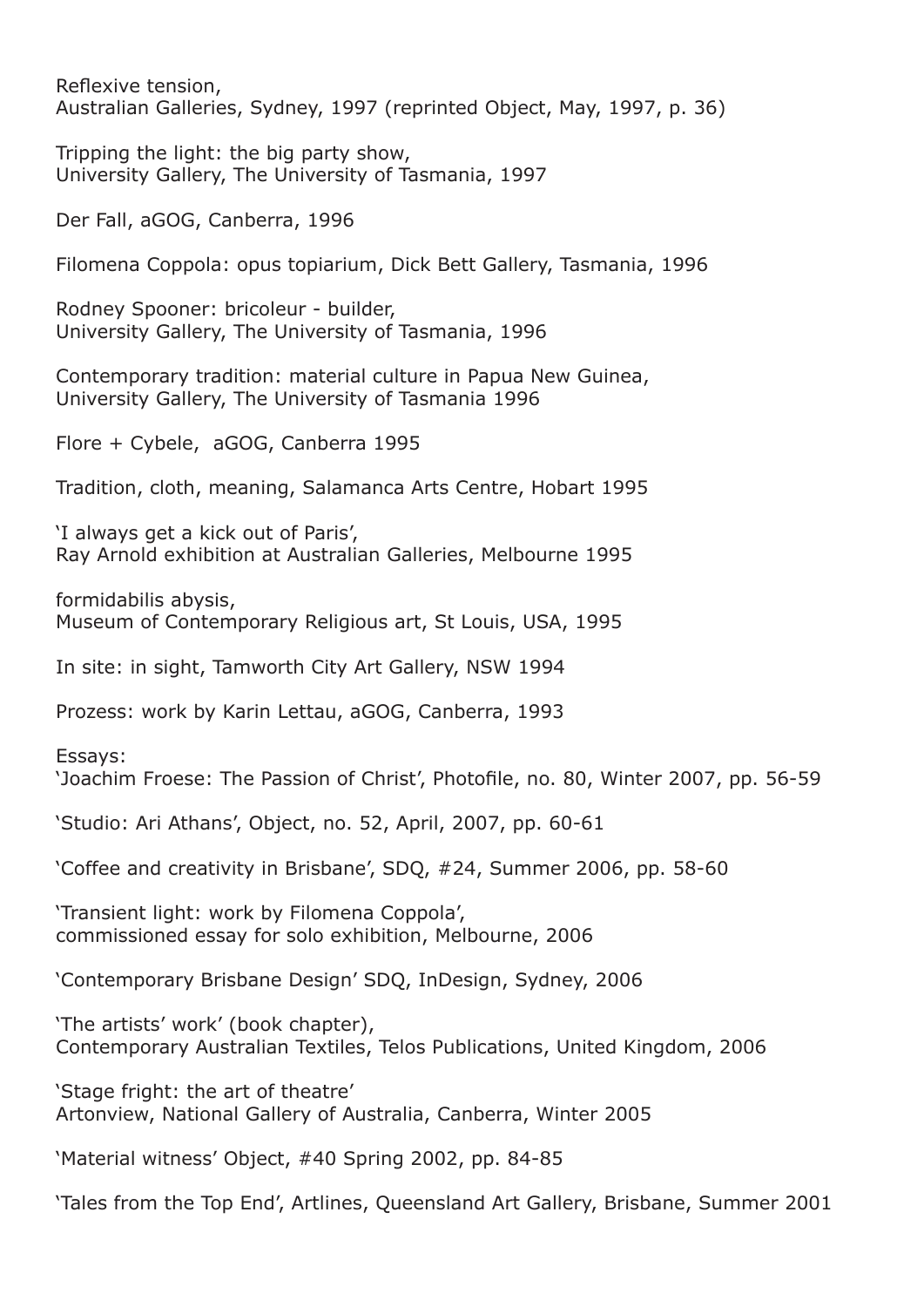'Naughty teasing vixen: recent work by Nicole Voevodin-Cash', website catalogue essay, 2001

'Renoir to Picasso: masterpieces from the Musée de l'Orangerie, Paris', Artlines, Queensland Art Gallery, Brisbane, Autumn 2001, pp.6-9

'Volunteers at the Queensland Art Gallery', Artefact, Museums Australia Queensland, 2001

'Joachim Froese: rhopography', Photofile, December 2000, p. 57

'Traces: photography by Christl Berg', Transition: Discourse on Architecture, RMIT, 2000

'Mark Vaarwerk: eco-urban designer', Object, Spring, 1999, pp. 52-55

'An aberrant urge', Eyeline, #40, Spring, 1999, pp. 30-33

'Ill-fated Pierrot: Charles Conder in Europe', Brought to light: Australian art 1850-1965, Lynne Seear and Julie Ewington (eds.), Queensland Art Gallery, Brisbane, 1998, pp. 80-83

'Antipodean bounty: a garden of Summer delight', Brought to light: Australian art 1850-1965, Lynne Seear and Julie Ewington (eds.), Queensland Art Gallery, Brisbane, 1998, pp. 18-21

21st Century Craft', Byeline: craft and text, (published paper) Paul Champion (ed.), Craftsouth Centre for Contemporary Craft and Design, South Australia, 1998, pp. 28-30

'Building on nothing', Fiberarts, USA, vol. 24, No. 5, Mar/April, 1998, pp. 46-51

'Magnetic resonance', Artlink, vol. 17, no. 2, 1997, pp. 20-23

'Living in a material world', Craft, Craft Victoria, vol. 27, no. 234,1/1997 pp. 8-11

'The Stockman's Hall for dames', Art Monthly, Oct., 1996

'Plonked in space', Art Monthly, September, 1995

'Feminism, representation and (not) the body', in Texts from the Edge, Adelaide, SA, 1995

'Inherited friction', in Making a place for tapestry symposium publication, the Canadian Craft Museum, Vancouver, Canada, 1994, pp. 45-7

Reviews: 'Hafele: new showroom', SDQ, 2007

'The Josephine Ulrick and Win Schubert Photography Award' Photofile, 2007

'Green is the new black' Object #53, 2007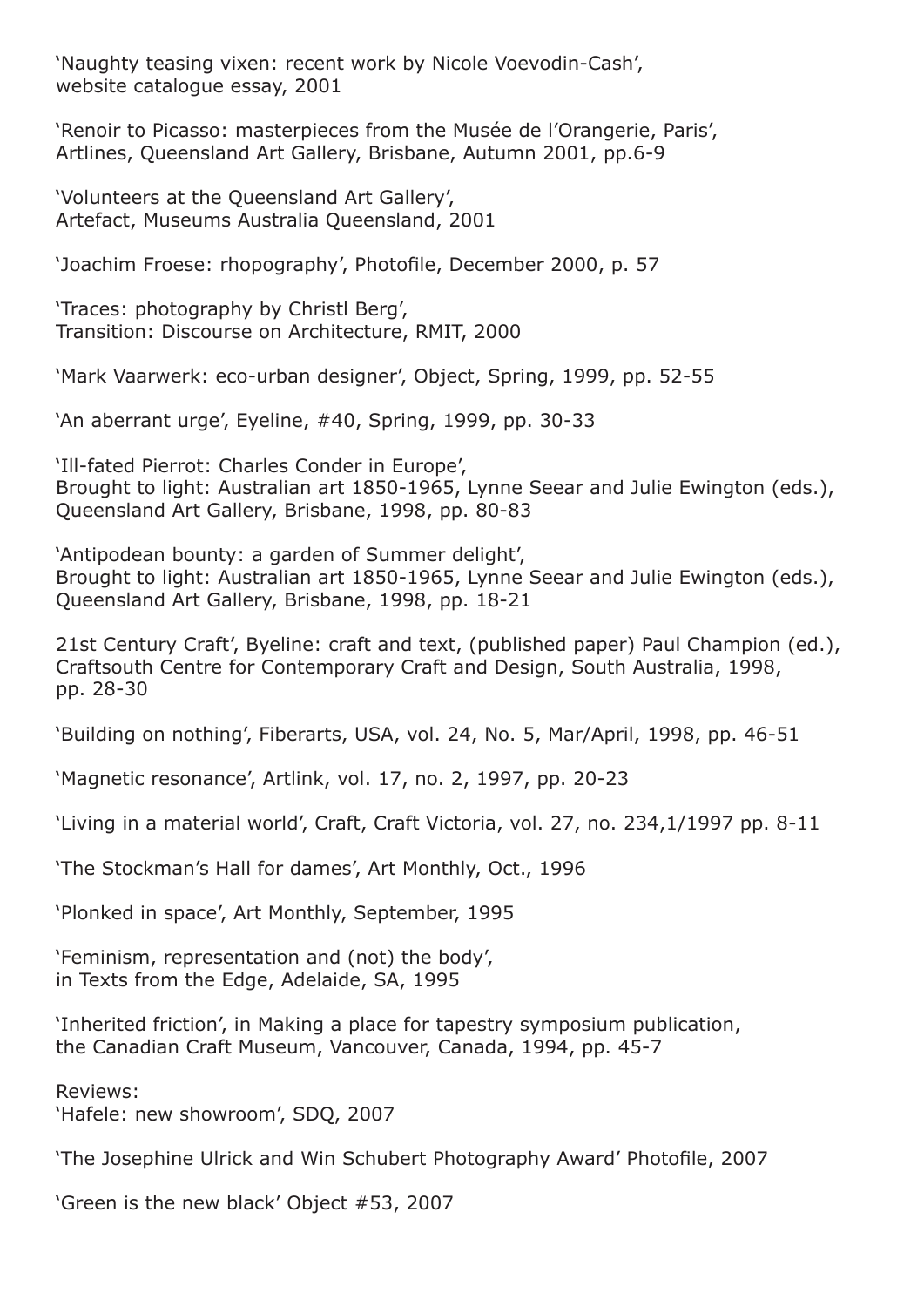'Pacific textile arts' Artlines, Queensland Art Gallery, Brisbane, Autumn 2006

'Awesome! Australian art for contemporary kids' Photofile, no. 75, Spring 2005, p. 79

'21st century chairs' Artlink, vol. 22 #4, Spring 2002, p. 93

'Future factor', Eyeline, Winter 2002

'Elegant shadows: Julie Reeves recent paintings', Eyeline, Spring 2001, pp.44-45

'Ghost nation', review in BAM (Books, Art, Music), The Courier-Mail, Brisbane, 2001, p. 8

'Anne Wallace at Brisbane City Gallery', review for Art Monthly Online

'Offline', (review), Craft, vol. 28, no. 236, 1/1998, pp. 24-25

'Fealty: a collaboration by Linda Carroli and Felix Ratcliff', Eyeline, Autumn/Winter, 1997, p. 33

'ArtCoop', Artlink, vol. 17, no. 1, 1997, p. 77-78

'Unfinished business', Imprint, Autumn 1995

'The floating world', Artlink, Autumn, 1995

Education resources: Supercharged: the car in art, Institute of Modern Art, Brisbane, 2006

Moist: Australian watercolours, National Gallery of Australia, Canberra 2006

Crescent Moon: Islamic art in Southeast Asia, National Gallery of Australia, Canberra 2006

Education services 2006, National Gallery of Australia, Canberra 2005

Stage fright: the art of theatre, children's trail, National Gallery of Australia, Canberra 2005

Ron Mueck: the making of Pregnant woman, National Gallery of Australia, Canberra 2004

Education services 2005, National Gallery of Australia, Canberra 2004

The Edwardians: secrets and desires, National Gallery of Australia, Canberra 2004

Montien Boonma: temple of the mind, National Gallery of Australia, Canberra 2004

Architects of glamour + masters of style: excerpts from a century of fashion photography, QUT Art Museum, Brisbane 2003